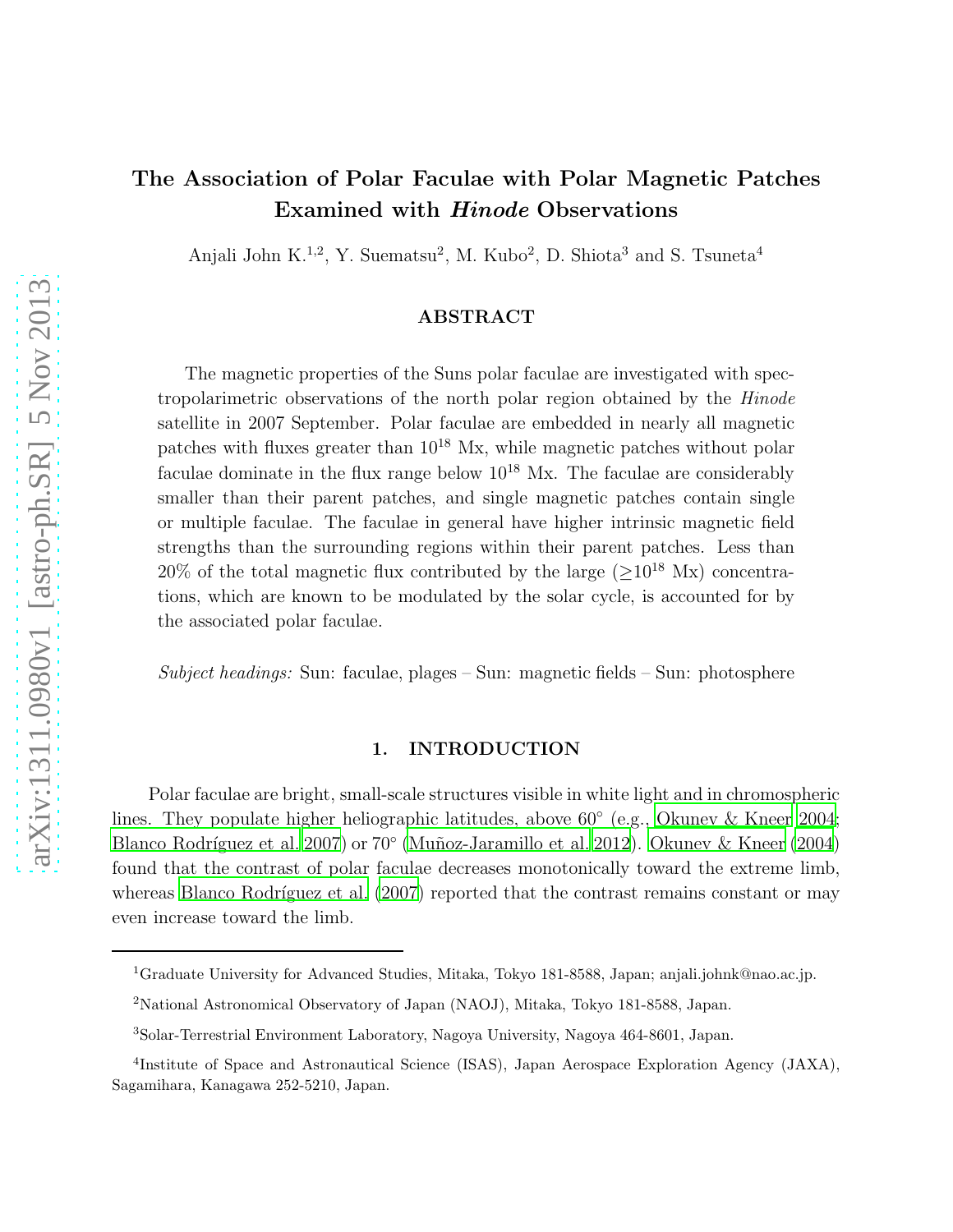The number of polar faculae is considered to be a good proxy for the polar magnetic flux. It follows an 11 yr cycle that is anticorrelated with the sunspot cycle [\(Makarov & Makarova](#page-7-1) [1996;](#page-7-1) [Sheeley 2008;](#page-8-2) Muñoz-Jaramillo et al. 2012). The faculae become visible after the reversal of the polar magnetic field around sunspot maximum, and their numbers reach a maximum at sunspot minimum [\(Makarov & Sivaraman 1989](#page-7-2)). [Homann et](#page-7-3) al. [\(1997\)](#page-7-3) and [Okunev & Kneer \(2004](#page-8-0)) found that polar faculae have magnetic field strengths in the kilogauss range and that they are unipolar, with the same polarity as the observed global polar field. However, Blanco Rodríguez et al.  $(2007)$  reported the existence of faculae having polarities opposite to that of the polar field.

The study of the magnetic field in the Suns polar regions is important to understand the mechanism of the solar cycle and the origin of the fast solar wind, and the latters extension to the interplanetary magnetic field. Information from the polar field is also used to predict the strength of the next solar cycle [\(Schatten et al. 1978;](#page-8-3) [Choudhuri et al. 2007](#page-7-4)). Recent high-resolution observations with the spectropolarimeter (SP; [Lites et al. 2013](#page-7-5)) of the Solar Optical Telescope [\(Ichimoto et al. 2008](#page-7-6); [Shimizu et al. 2008](#page-8-4); [Suematsu et al. 2008;](#page-8-5) [Tsuneta et al. 2008b](#page-8-6)) aboard Hinode [\(Kosugi et al. 2007\)](#page-7-7) have shown that the polar region has isolated patches of concentrated magnetic field with strengths exceeding 1 kG [\(Tsuneta et al. 2008a;](#page-8-7) [Ito et al. 2010\)](#page-7-8). Magnetic flux concentrations in the polar region separate into two categories: the small-flux concentrations  $(<10^{18}$  Mx) are of mixed polarity with balanced fluxes, whereas the large-flux patches ( $\geq 10^{18}$  Mx) scattered over the polar region have, almost without exception, the same polarity [\(Shiota et](#page-8-8) al. [2012\)](#page-8-8).

[Tsuneta et al. \(2008a\)](#page-8-7) reported that the kilogauss patches coincide in position with polar faculae, but the true nature of the relationship between polar faculae and the polar magnetic patches remains elusive. In this paper, we investigate how closely the faculae are associated with the magnetic patches by studying their polarity and intrinsic field strength, the inclination of the magnetic field vector with respect to the local normal (zenith angle), and their contribution to the magnetic flux of the observed polar region. We also attempt to determine parameters that control the brightening of polar faculae. These observations correspond to a phase of solar minimum and, hence, to a maximum of polar faculae. At the time of the observations, the polarity of the north polar cap was negative. We hereafter refer to magnetic patches with negative polarity as majority (dominant) polarity patches and those with positive polarity as minority polarity patches.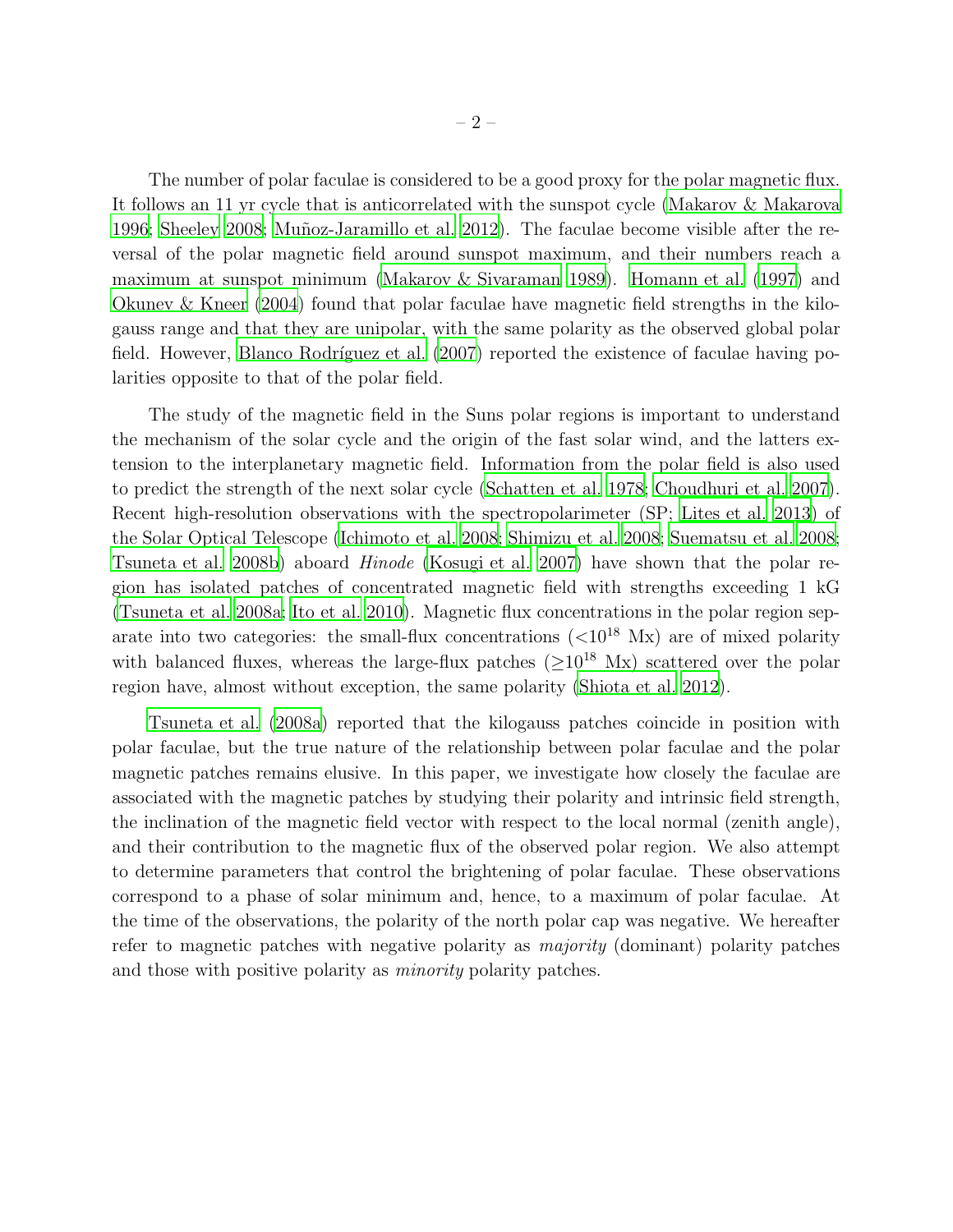## 2. DATA ANALYSIS

We analyzed the north polar region data taken by the *Hinode* SP in 2007 September (Table 1). Each map of the polar region is acquired through several hours of slit-scan observations. The SP recorded the Stokes I,  $Q$ ,  $U$ , and  $V$  profiles of the Fe I 630.15 and 630.25 nm spectral lines, including the nearby continuum. The spectral sampling was 21.55 mÅ. The Stokes spectra were recorded with an integration time of 9.6 s at a spatial resolution of  $0''32$ . The pixel size along the slit was  $0''16$ .

A least-squares fit using the MILOS code (Milne-Eddington Inversion of Polarized Spectra; Orozco Suárez & del Toro Iniesta 2007) was applied to the Stokes profiles to infer 10 free parameters: three components describing the vector magnetic field (strength, inclination angle, and azimuth angle), the line-of-sight velocity, two parameters describing the linear source function, the ratio of line to continuum absorption coefficients, the Doppler width, the damping parameter, and the stray-light factor  $\alpha$ . One of the assumptions employed by MILOS is a two-component atmosphere (magnetic and nonmagnetic) in resolved elements, and we are able to obtain the magnetic filling factor, given by  $f = 1 - \alpha$ .

The 180<sup>°</sup> ambiguity in the transverse magnetic fields was resolved by employing the method of [Ito et al. \(2010](#page-7-8)): The two solutions of the vector magnetic field for each pixel that arise from the ambiguity are obtained in the local coordinates. This provides two different zenith angles, corresponding to the two solutions. We assume that the magnetic field vector is either vertical or horizontal to the local solar surface. The direction is deemed to be vertical if the zenith angle is between  $0^{\circ}$  and  $40^{\circ}$  or between  $140^{\circ}$  and  $180^{\circ}$ .

We consider only the vertical magnetic field, because the magnetic field vectors associated with polar patches are nearly vertical to the local surface (e.g., [Tsuneta et al. 2008a](#page-8-7)). The vertical magnetic flux is defined as  $\sum_j B_j f_j \cos i_j A_j$ , where  $B_j$ ,  $f_j$ ,  $i_j$ , and  $A_j$  are the intrinsic field strength, magnetic filling factor, zenith angle, and pixel area, respectively, for the jth CCD pixel. Since the magnetic field in the polar region is distributed as isolated patches, neighboring pixels with the same polarity are grouped into patches following the method described by [Shiota et al. \(2012\)](#page-8-8), and each is given a signed identification number based on its polarity.

#### 2.1. Identification of Polar Facular Pixels within Magnetic Patches

Magnetic patches at heliographic latitudes above 70<sup>°</sup> with at least 4 pixels, corresponding to the spatial resolution of the telescope, were selected for analysis. Patches with  $\mu$ (cosine of the heliocentric angle) less than 0.126, corresponding to a heliocentric angle of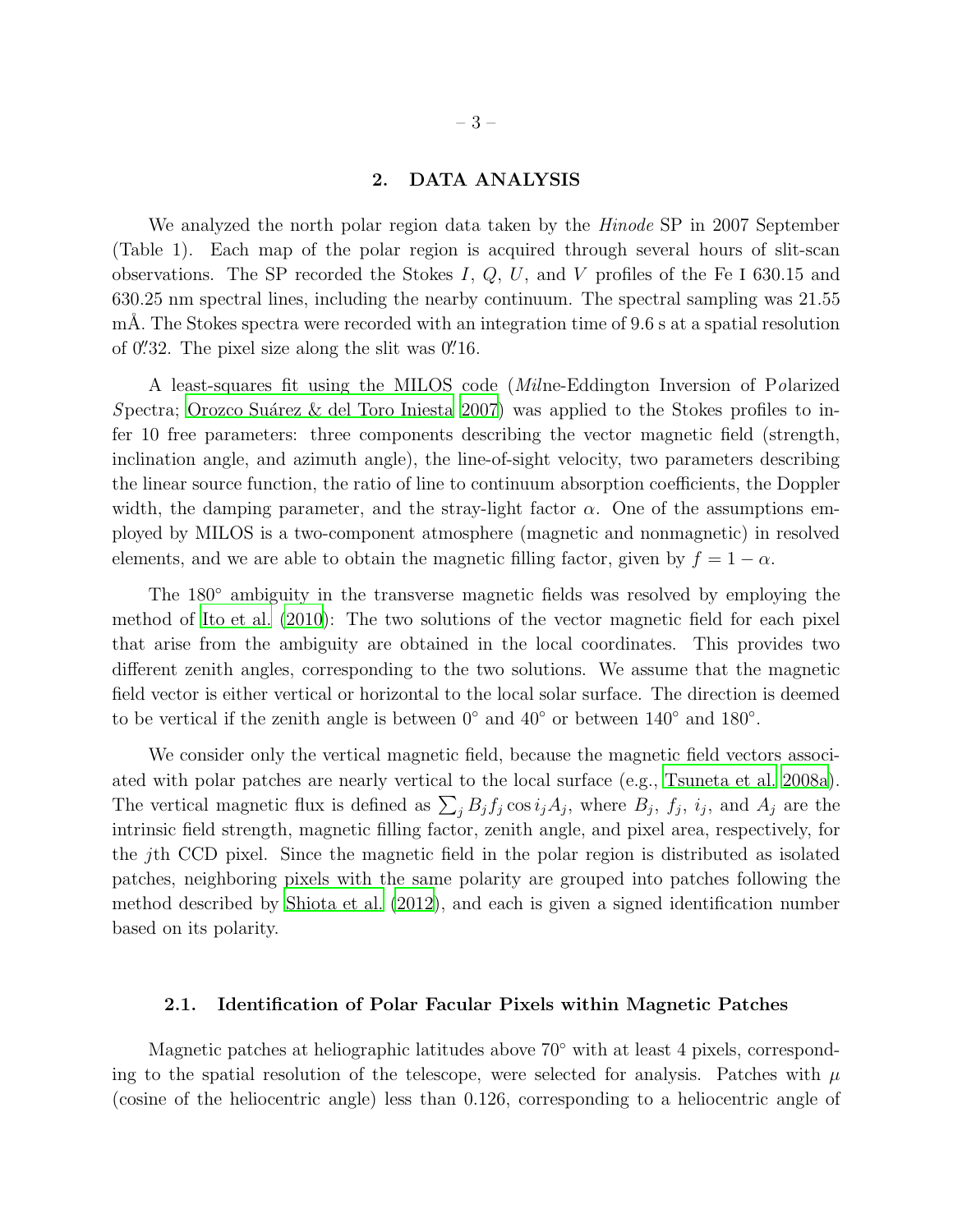82.8, were ignored, since the granular structure is not recoverable beyond this angle.

We picked out magnetic patches and then identified facular pixels inside each patch in the normalized continuum intensity maps. The continuum intensity  $(I_C)$  map is obtained by integrating the Stokes I profile outside the absorption lines. The integration ranges were 6300.98–6301.08 and 6302.90–6302.99 Å.  $\langle I_C \rangle$  is a smooth function of the center-to-limb variation (CLV) of the continuum intensity, obtained as follows: A least-squares surface fit using a 5th-order polynomial in  $\mu$  (following [Pierce et al. 1977](#page-8-10)) is performed on the  $I_C$  map. The fitted map is then subtracted from the original, and the standard deviation  $\sigma_0$  of the difference is calculated. We then remove the bright and dark features from the original image using a  $\pm 3\sigma_0$  cutoff, and a fit with same functional form is performed to obtain a CLV function unaffected by the presence of faculae. The normalized intensity is defined as  $I_c/\langle I_c \rangle$ , where  $I_c$  and  $\langle I_c \rangle$  are the continuum intensity and the intensity averaged over the same  $\mu$ -value, respectively.

Figure 1 shows the normalized intensity as a function of  $\mu$ . The spikes in the plot are attributed to polar faculae, while the smaller fluctuations about 1.0 are ascribed to granulation. Within each magnetic patch, pixels having intensity greater than or equal to a given threshold are classified as belonging to polar faculae. The threshold to identify facular pixels varies with  $\mu$ . The standard deviation  $\sigma$  of the normalized intensity (with respect to the smooth CLV function) is derived at each  $\mu$  with a window of size 0.01, and the  $\sigma$ 's are fitted with a 3rd-order polynomial in  $\mu$  for each of the six observations. The threshold to detect faculae is set to  $4\sigma$ , which is well above the intensity fluctuations due to granulation, as shown in Figure 1 (thick solid line).

#### 3. Results

We find that polar faculae, as defined above, are present in most (55%) of the majority polarity magnetic patches with flux greater than  $10^{18}$  Mx (Figure 2). Concentrations of large magnetic flux, which vary with the solar cycle [\(Shiota et al. 2012](#page-8-8)), harbor polar faculae. Numerous patches without faculae also exist in the polar region; at fluxes below  $10^{18}$  Mx, patches without faculae far exceed those with faculae.

## 3.1. Majority Polarity Patches

Here we focus on majority polarity magnetic patches with polar faculae. We find that the patches with faculae are not uniformly bright but instead contain smaller faculae. Figure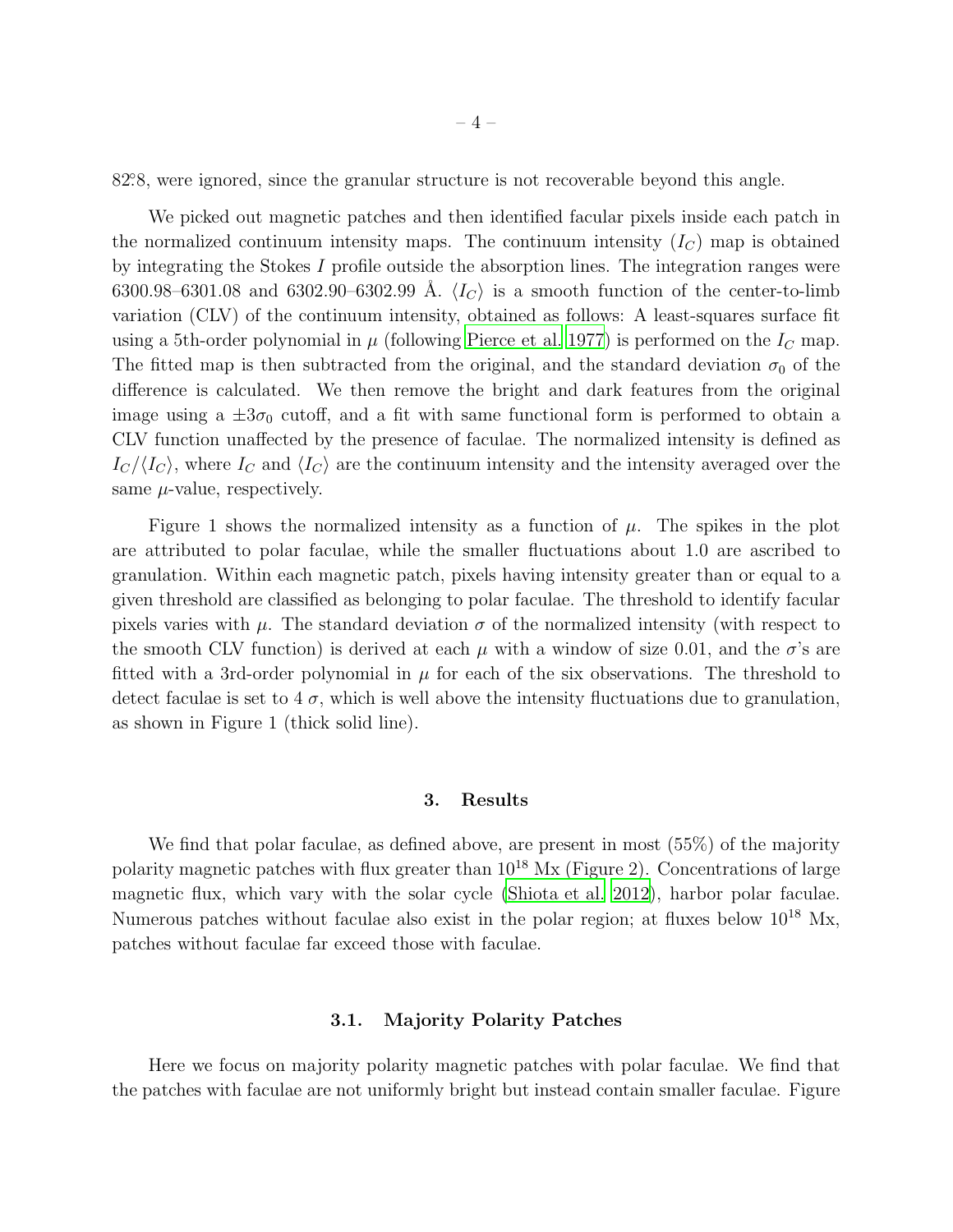3 shows two examples of patches with polar faculae. In the first (panel (a)), four faculae are identified in one patch. They differ in size, intensity, and magnetic flux. In most cases, the facular islands enclose the local flux maximum within the magnetic patch (e.g., the two uppermost faculae in panel (b)). In the second patch (panel (c)), only one facula is identified. These examples reflect the general case that the number of polar faculae associated with each patch ranges from one to a few. The faculae have fine structure, with a core and an extended halo region (represented by arrows A and B, respectively, in Figure 3).

Each magnetic patch is taken to comprise two components: a polar facular region and a nonfacular region. As polar faculae are small structures compared with the nonfacular region within a patch, it is reasonable to use the peak value of  $I_C/\langle I_C \rangle$  rather than its average value to characterize the faculae, to better capture localized behavior. We refrain from plotting the peak values against flux for nonfacular regions, as it is possible that our threshold might misclassify some true facular pixels as nonfacular. Such errors, if any, could be minimized by taking the average of the normalized continuum intensity. The top panel of Figure 4 is a scatter plot of the peak intensity inside the polar faculae versus their magnetic flux. For each patch, the peak intensity was obtained by considering all the facular pixels in the patch, and the magnetic flux was calculated by summing the flux of all the facular pixels within the patch. There is a clear positive correlation between the peak intensity and the magnetic flux. For magnetic fluxes  $\leq 10^{17}$  Mx, the peak intensity lies between 10% and 20% above the average, beyond which it increases from 20% to 44%. This trend can be explained with the results from [Venkatakrishnan \(1986](#page-8-11)), who discovered that convective instability is less efficient for flux tubes with lower magnetic flux  $(<10^{17}$  Mx). This is a consequence of efficient thermal coupling between smaller flux tubes and the ambient nonmagnetic atmosphere, which hinders convective collapse. Observational confirmation of this finding was given by [Solanki et al. \(1996\)](#page-8-12) using quiet-Sun data near disk center. Hence, faculae need to have minimal magnetic flux to be visible as distinct magnetic features.

In the bottom panel of Figure 4, we map the normalized intensity averaged over facular (crosses) and nonfacular (triangles) regions against their respective fluxes. The average intensity of the faculae increases with magnetic flux, as expected. A comparison of the two panels makes clear that for faculae, peak intensity is better correlated than average intensity with the magnetic flux. The bottom panel also shows that the average intensity of nonfacular regions decreases with magnetic flux. This bimodal distribution is essentially the same for different  $\mu$ -ranges. For a given flux value, there exist both bright facular and darker nonfacular regions. Hence, magnetic flux cannot be used to discriminate between facular and nonfacular regions within a magnetic patch. Note that the branching becomes evident at fluxes greater than  $10^{17}$  Mx. The magnetic patch with large magnetic flux is larger in size and hence it is likely that the nonfacular region in such magnetic patch will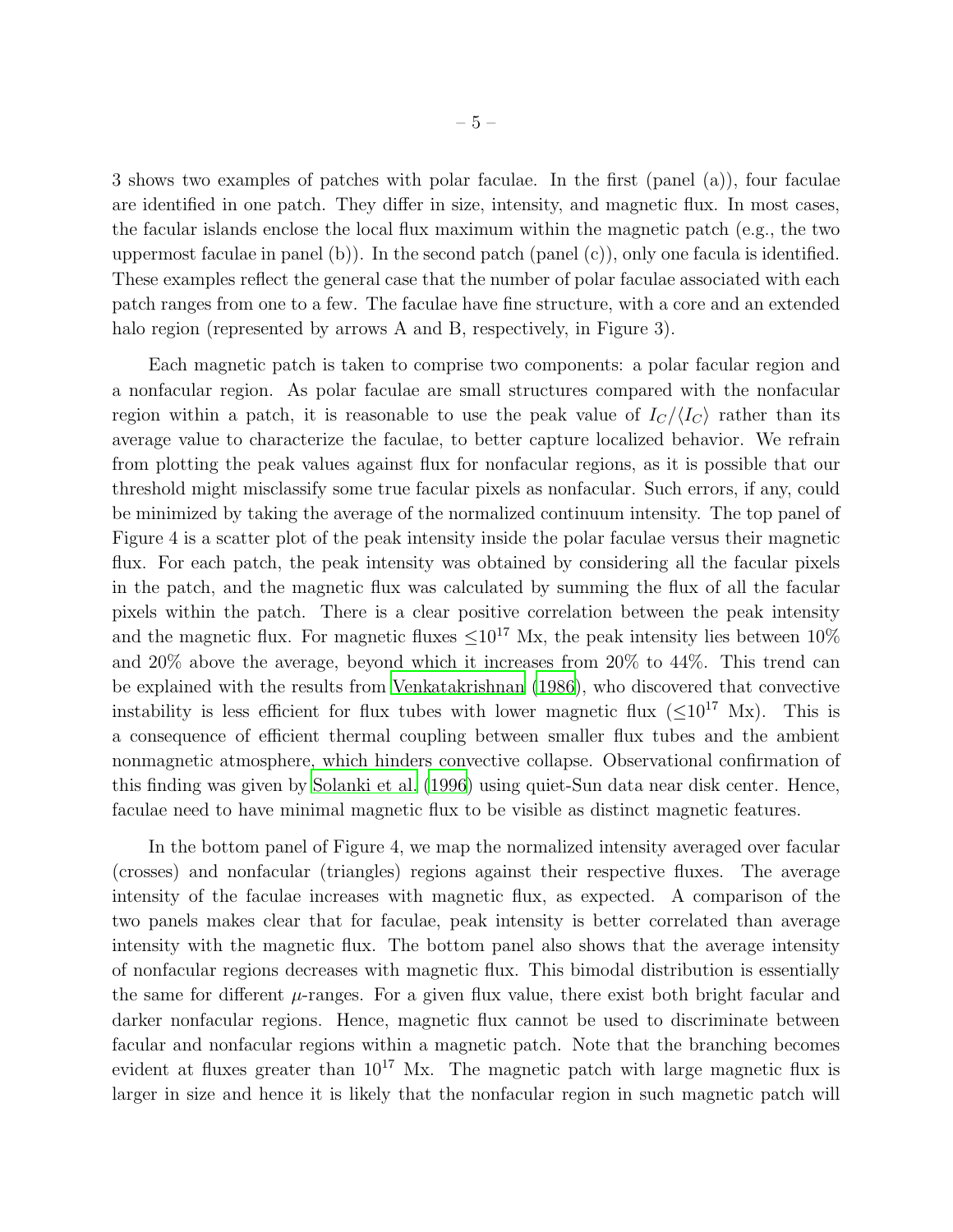mostly be occupied by granules . We think this is the reason why the average intensity of the nonfacular region approaches unity with increasing magnetic flux.

In Figure 5, we plot the probability distribution functions (PDFs) of intrinsic field strength averaged over facular and nonfacular pixels within each magnetic patch. The average field strength of the polar faculae displays a broad peak at 700–1000 G. The nonfacular regions exhibit a peak around 400 G. Since the degree of the depression of the visible surface in a flux tube depends on the intrinsic magnetic field strength, this sharp difference is consistent with the picture set forth by [Spruit \(1976](#page-8-13)) (see Section 4).

Figure 5 also shows, however, that some faculae have very small average intrinsic magnetic field strengths. The field strength may decrease toward the limb as a result of our viewing greater heights in the atmosphere, thus leading to weaker observed fields. In this case, the low values correspond to those from smaller  $\mu$ . Our examination did not identify any trend in this relationship. We also found that the average intensity of these faculae does not show any dependence on the intrinsic field strength averaged over the respective facular pixels. It is not clear whether these represent different evolutionary phases of faculae, and so to clarify the situation, it will be necessary to examine the temporal evolution of the magnetic patches.

The PDFs of the zenith angles of the magnetic field vectors averaged over facular and nonfacular pixels within each magnetic patch are shown in Figure 6. The vectors of both regions are nearly vertical to the local normal, but those of nonfacular regions appear to be slightly inclined. The PDF of the zenith angle has a peak at approximately 169<sup>°</sup> for facular regions and a maximum around  $165^{\circ}$  for nonfacular regions. This small but clear difference may reflect a tendency of faculae to be located inside the canopy-like structure [\(Tsuneta et al. 2008a](#page-8-7)) of magnetic patches.

The PDF of the average filling factor for polar faculae shows a broad distribution ranging from 0.1 to 0.6 (Figure 7), while the nonfacular regions have a distinct peak at ∼0.2. Although some polar faculae have a very high filling factor, there exists no significant difference between facular and nonfacular regions within magnetic patches as compared with the intrinsic field strength or the zenith angle of the magnetic field vector, as is evident from Figures 5 and 6. Figure 8 depicts the variation with  $\mu$  of the average intensity of polar facular regions within each magnetic patch. The intensity decreases gradually toward the limb, consistent with [Okunev & Kneer \(2004\)](#page-8-0).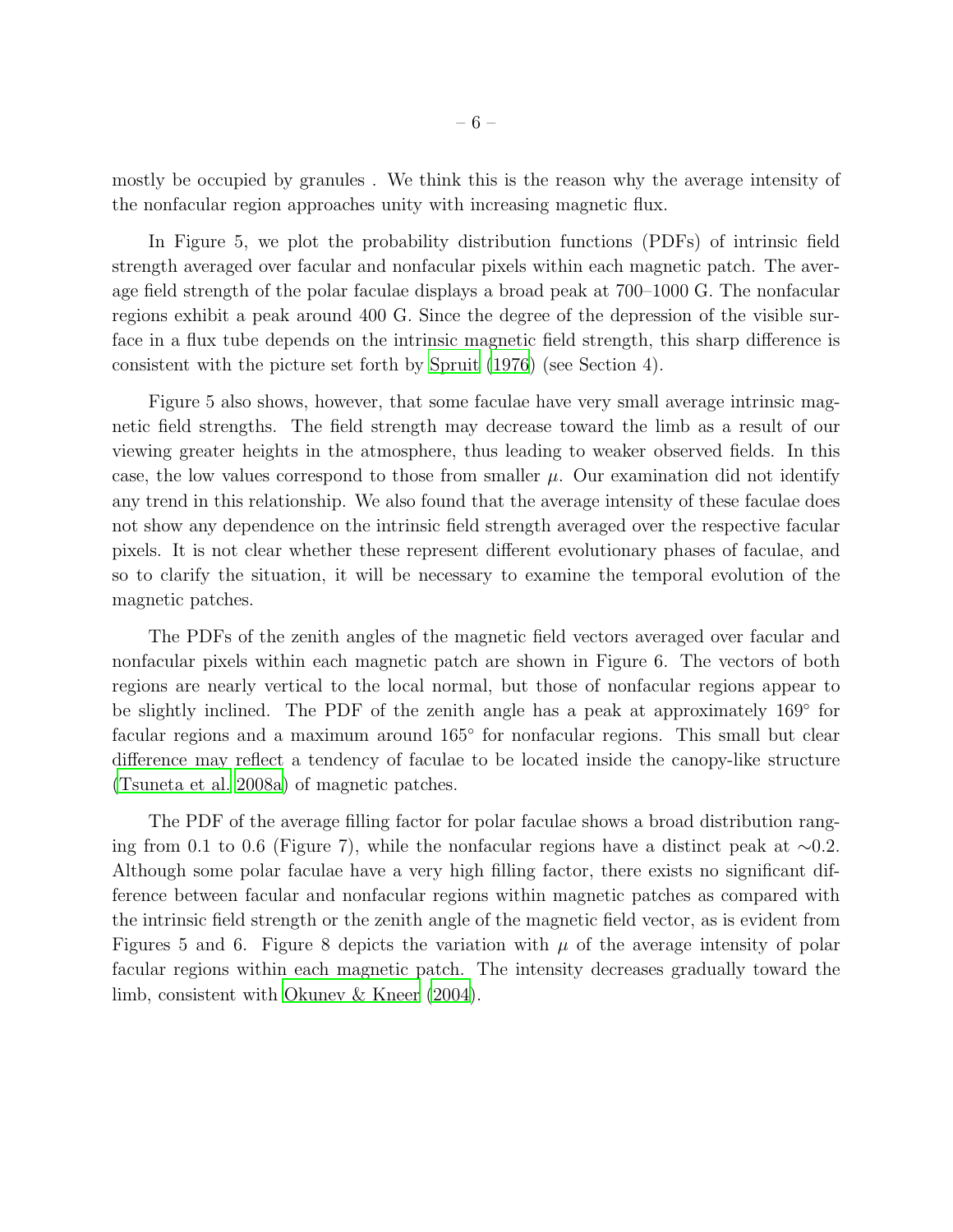## 3.2. Minority Polarity Patches

We find that polar faculae are associated with minority polarity patches as well, which is to say, they are polarity independent. However, faculae with minority polarity are very limited in number, and most have magnetic fluxes below  $10^{18}$  Mx. Figure 9 is a scatter plot of the peak intensity of minority polarity faculae as a function of their magnetic flux. This should be compared with Figure 4 (top panel), for the majority patches. Peak intensity appears to have a positive correlation with magnetic flux. The number of minority patches detected (82) is too small to allow us to make a definite conclusion.

#### 4. Summary and Discussion

We have found that polar magnetic patches have substructure, with one or more small faculae embedded in the much larger patches. The faculae appear to be a subset of magnetic patches. Their shapes inside the patches are irregular. Most of the large magnetic concentrations, which have cyclic behavior, host faculae. We also found that faculae exhibit a tendency to have higher intrinsic magnetic field strengths compared with the nonfacular regions inside the associated magnetic patches. Table 1 lists the ratio of the magnetic flux of the faculae to that of the patches (including those without polar faculae). We find that less than 20% of the total magnetic flux from the large concentrations is accounted for by the associated faculae. It is important to study the cyclic variation of the facular flux contribution to the large concentrations in order to understand the exact relationship between polar faculae and the solar cycle.

We found that minority polarity faculae also exist in the polar region. The number of minority polarity faculae might depend on the strength of the unipolar field in the polar region. Hence, for weak solar cycles, care should be exercised in assuming that the count of polar faculae (which have been presumed to be unipolar in most previous studies) is linearly related to the total signed polar magnetic flux.

We expected in this investigation to find controlling parameters and/or environment that switch polar faculae on or off. Intrinsic magnetic field strength and magnetic flux indeed correlate well with the existence of polar faculae, as shown in Section 3.1, but the correlation is somewhat ambiguous, as shown respectively in Figures 5 and 2. Polar faculae possess stronger and more vertical fields than their surroundings within a magnetic patch. This tendency may be due to the polar faculae being located near the patch centers, which have a canopy-like magnetic structure [\(Tsuneta et al. 2008a\)](#page-8-7). Thus, the observation might simply reflect the magnetic structure.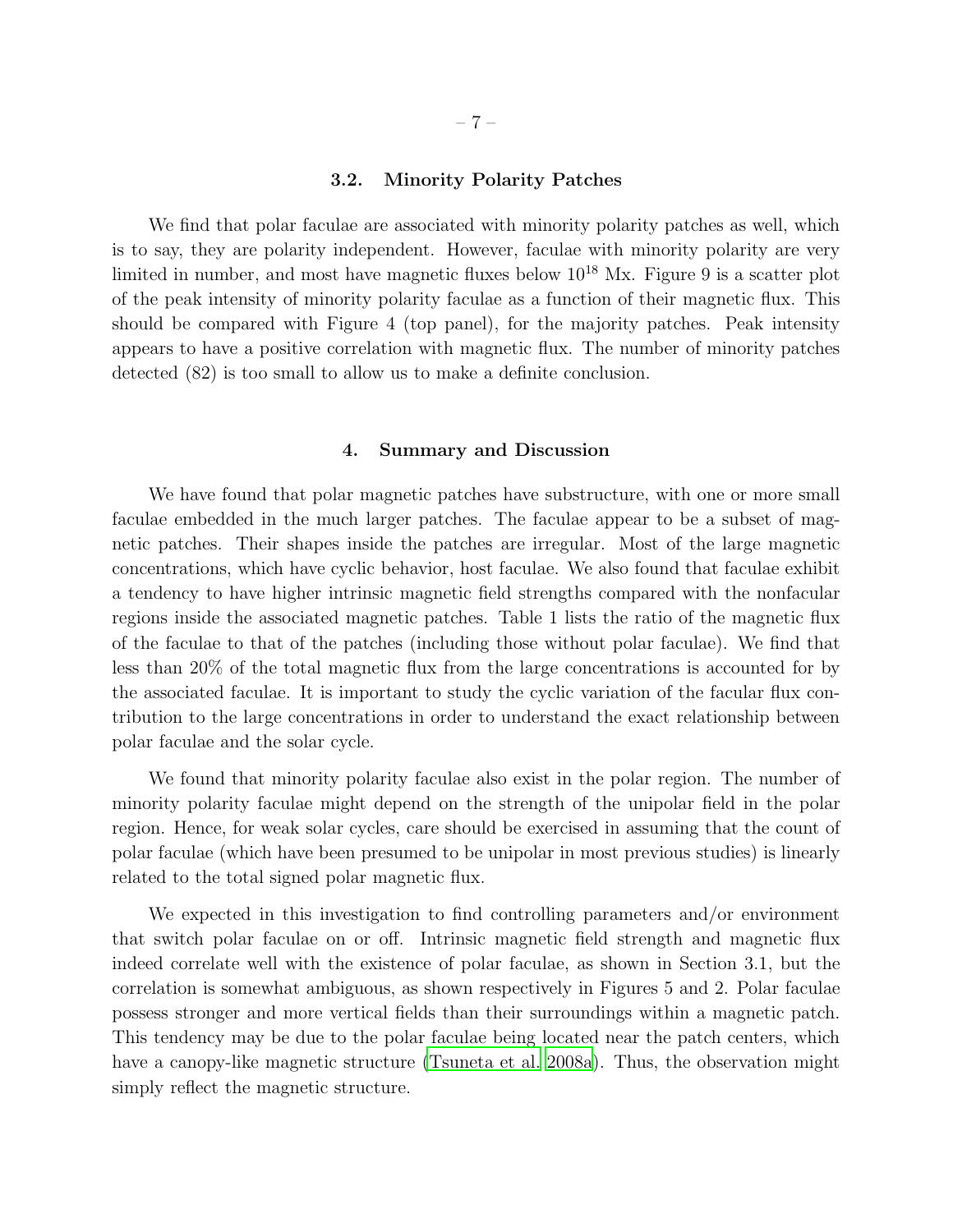Our observation that faculae possess strong vertical magnetic fields with average intensity decreasing toward the limb is consistent with the hot-wall model [\(Spruit 1976](#page-8-13)), which attributes the enhanced brightness of faculae to a depression in the visible surface caused by magnetic pressure, allowing an enhanced view of the hot wall of the flux tube at oblique angles.

We do not have information on the evolution of polar faculae during the development of the parent magnetic patches from just the snapshot slit-scan observations. It remains necessary to investigate the temporal evolution of magnetic patches and polar faculae to further constrain the properties of faculae.

We are grateful to the anonymous referee whose supporting recommendations helped much in improving the manuscript. We also thank Robert Cameron for valuable discussions and comments. A. J. K. thanks the Ministry of Education, Culture, Sports, Science, and Technology (MEXT) of Japan for financial support through its doctoral fellowship program for foreign students and the Sokendai for an associate researcher's grant. Hinode is a Japanese mission developed and launched by ISAS/JAXA, with NAOJ as domestic partner and NASA and STFC (UK) as international partners. It is operated by these agencies in cooperation with ESA and NSC (Norway). Use of NASA's Astrophysics Data System is gratefully acknowledged.

#### REFERENCES

- <span id="page-7-0"></span>Blanco Rodríguez, J., Okunev, O. V., Puschmann, K. G., Kneer, F., & Sánchez-Andrade Nu˜no, B. 2007, A&A, 474, 251
- <span id="page-7-4"></span>Choudhuri, A. R., Chatterjee, P., & Jiang, J., 2007, Phys. Rev. Lett., 98, 131103
- <span id="page-7-3"></span>Homann, T., Kneer, F., & Makarov, V. 1997, Sol. Phys., 175, 81
- <span id="page-7-6"></span>Ichimoto, K., Lites, B., Elmore, D., et al. 2008, Sol. Phys., 249, 233
- <span id="page-7-8"></span>Ito, H., Tsuneta, S., Shiota, D., Tokumaru, M., & Fujiki, K. 2010, ApJ, 719, 131
- <span id="page-7-7"></span>Kosugi, T., Matsuzaki, K., Sakao, T., et al. 2007, Sol. Phys., 243, 3
- <span id="page-7-5"></span>Lites, B. W., Akin, D. L., Card, G., et al. 2013, Sol. Phys., 283, 579
- <span id="page-7-1"></span>Makarov, V. I., & Makarova, V. V. 1996, Sol. Phys., 163, 267
- <span id="page-7-2"></span>Makarov, V. I., & Sivaraman, K. R. 1989, Sol. Phys., 123, 367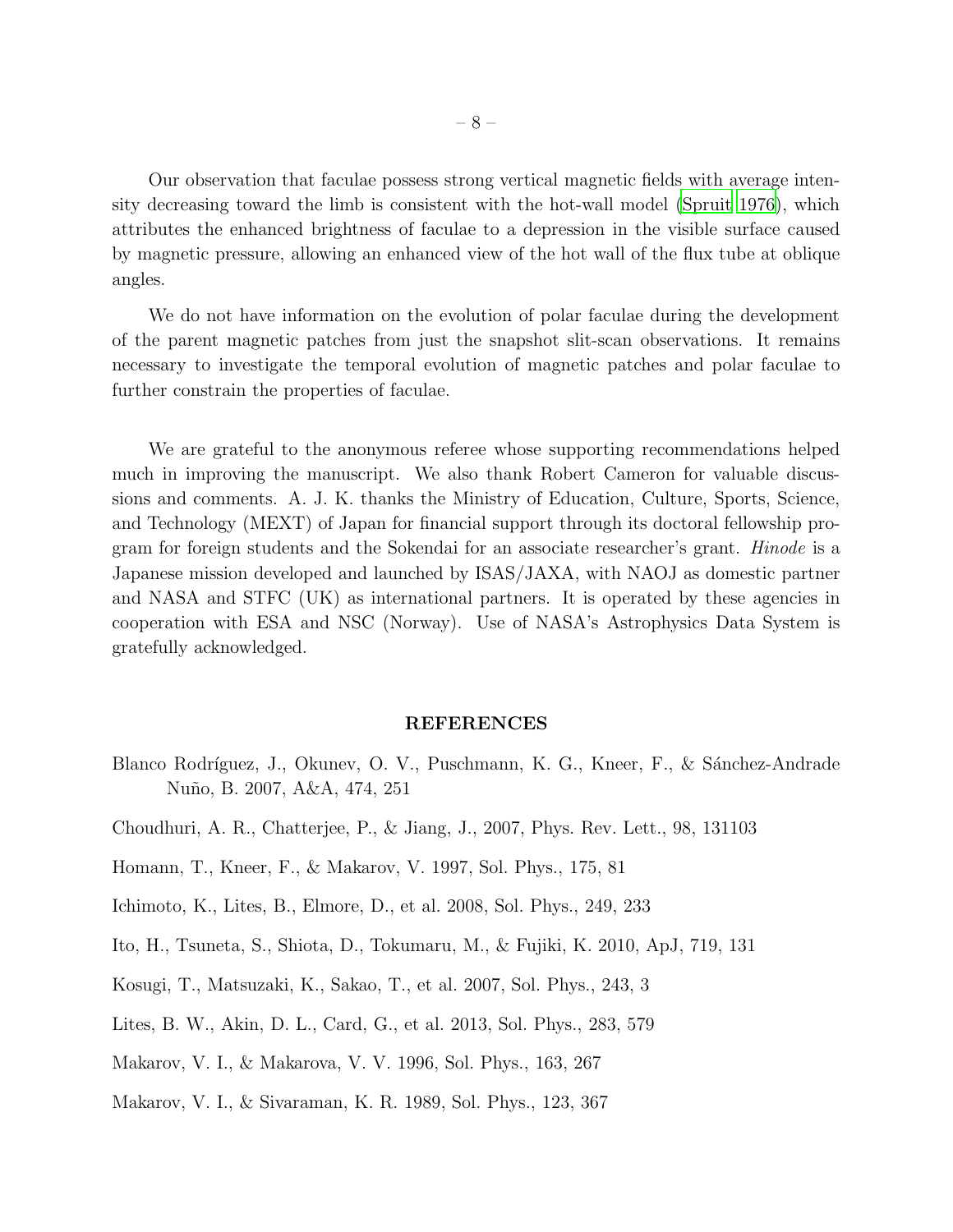- <span id="page-8-1"></span>Muñoz-Jaramillo, A., Sheeley, N. R., Jr, Zhang, J., & DeLuca, E. E. 2012, ApJ, 753, 146
- <span id="page-8-0"></span>Okunev, O. V., & Kneer, F. 2004, A&A, 425, 321
- <span id="page-8-9"></span>Orozco Su´arez, D., & del Toro Iniesta, J. C. 2007, A&A, 462, 1137
- <span id="page-8-10"></span>Pierce, A. K., Slaughter, C. D., & Weinberger, D. 1977, Sol. Phys., 52, 179
- <span id="page-8-3"></span>Schatten, K. H., Scherrer, P. H., Svalgaard, L., Wilcox, J. M., 1978, Geophys. Res. Lett., 5, 411
- <span id="page-8-2"></span>Sheeley, N. R., Jr. 2008, ApJ, 680, 1553
- <span id="page-8-4"></span>Shimizu, T., Nagata, S., Tsuneta, S., et al. 2008, Sol. Phys., 249, 221
- <span id="page-8-8"></span>Shiota, D., Tsuneta, S., Shimojo, M., et al. 2012, ApJ, 753, 157
- <span id="page-8-12"></span>Solanki, S. K., Zufferey, D., Lin, H., R¨uedi, I., & Kuhn, J. R. 1996, A&A, 310, L33
- <span id="page-8-13"></span>Spruit, H. C. 1976, Sol. Phys., 50, 269
- <span id="page-8-5"></span>Suematsu, Y., Tsuneta, S., Ichimoto, K., et al. 2008, Sol. Phys., 249, 197
- <span id="page-8-7"></span>Tsuneta, S., Ichimoto, K., Katsukawa, Y., et al. 2008a, ApJ, 688, 1374
- <span id="page-8-6"></span>Tsuneta, S., Ichimoto, K., Katsukawa, Y., et al. 2008b, Sol. Phys., 249, 167
- <span id="page-8-11"></span>Venkatakrishnan, P. 1986, Nature, 322, 156

This preprint was prepared with the AAS IATEX macros v5.2.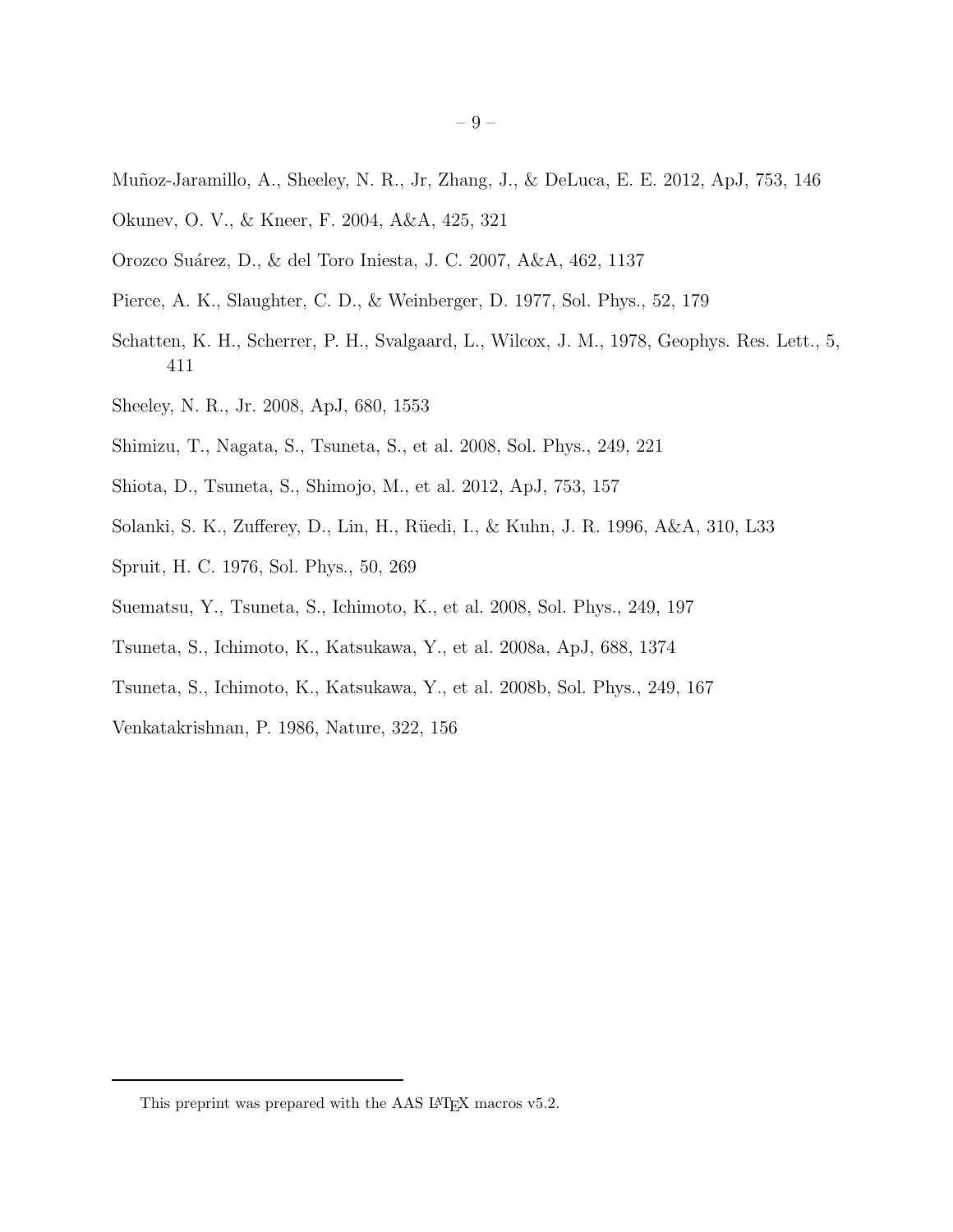

Fig. 1.— Normalized continuum intensity vs.  $\mu$  (cosine of the heliocentric angle) for all pixels (2007 September 4). The  $\mu$ -values increase with distance from the limb. In this plot, the polar faculae appear as intensity spikes. Both granular and facular intensities decrease toward the limb. The thick solid line indicates the  $4\sigma$  fluctuation threshold used to pick out faculae. The value 1.0 is the quiet-Sun intensity averaged over same  $\mu$ -value (see Section 2.1) for details).



Fig. 2.— Histogram of the magnetic flux of the majority polarity patches. The thick line represents patches that contain one or more faculae, and the thin line shows patches without faculae. The values shown on the x-axis correspond to flux per patch. The magnetic flux of a patch was obtained by integrating the flux of all pixels within the patch.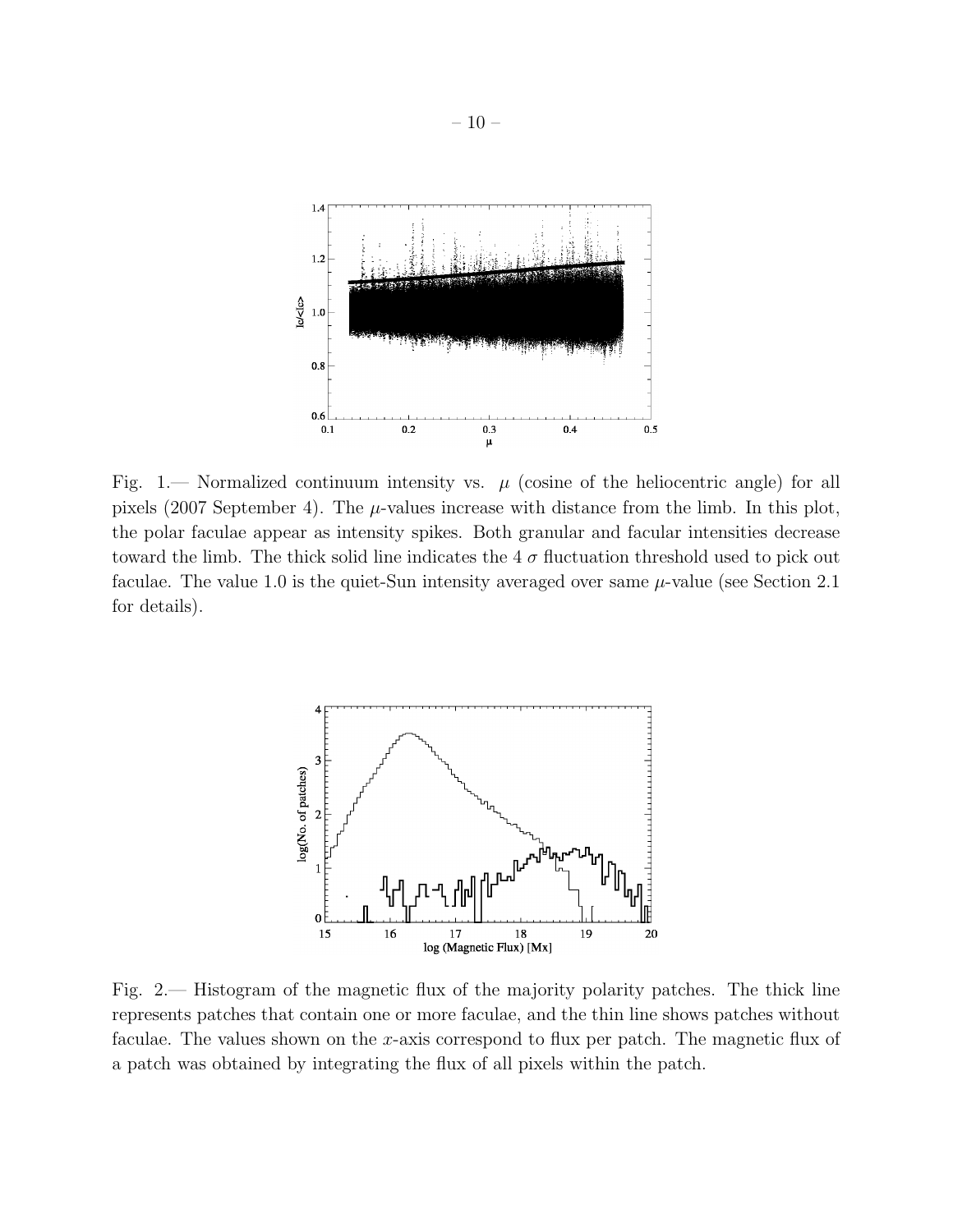

Fig. 3.— Two examples of magnetic patches associated with polar faculae: (a, c) normalized continuum intensity; (b, d) magnetic flux in units of maxwells per pixel. White contours enclose the patches, and black contours enclose the polar faculae within the patch. The  $x$ and yaxes are in arcseconds. For patch 1 (left), the magnetic flux is  $3.07 \times 10^{19}$  Mx, and  $\mu \approx 0.26$ ; for patch 2 (right), the flux is  $2.24 \times 10^{19}$  Mx, and  $\mu \approx 0.21$ . Arrows indicate core (A) and extended (B) regions of the faculae.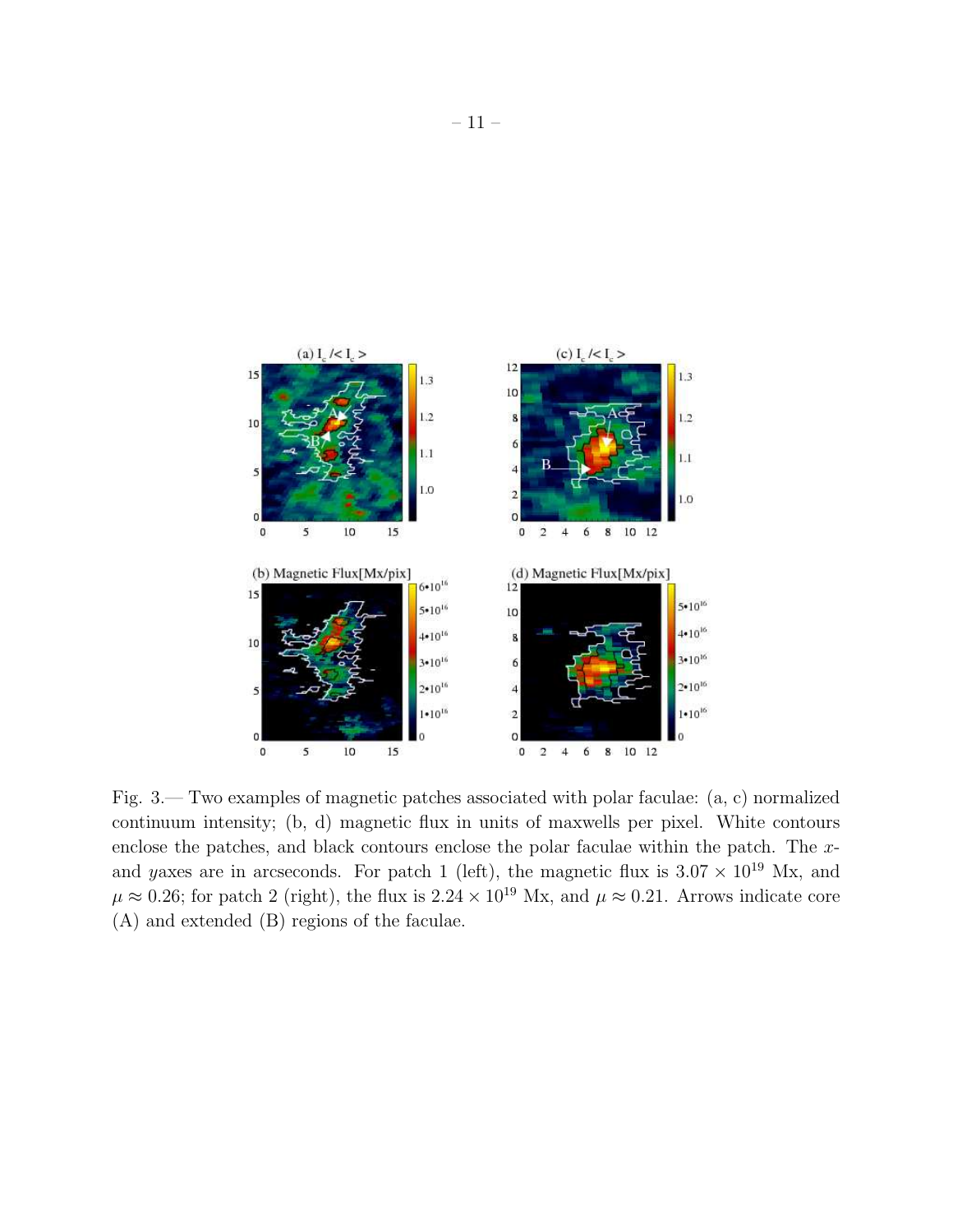

Fig. 4.— Left: Peak value of the normalized continuum intensity  $I_C/\langle I_C \rangle$  of majority polarity polar faculae vs. magnetic flux summed over facular pixels within each magnetic patch. Right: Scatter plot of the average value of  $I_C/\langle I_C \rangle$  of majority facular (crosses) and nonfacular (triangles) regions as a function of magnetic flux integrated over the respective pixels within each patch. Peak and average intensities of polar faculae are calculated over all the facular pixels identified within each patch. For each patch, the average intensity of the nonfacular region is determined by taking the mean of intensity of all the pixels outside faculae within that patch.



Fig. 5.— PDFs of average intrinsic field strength of polar facular (thick solid line) and nonfacular (thin solid line) regions within magnetic patches. The bin size is 50 G.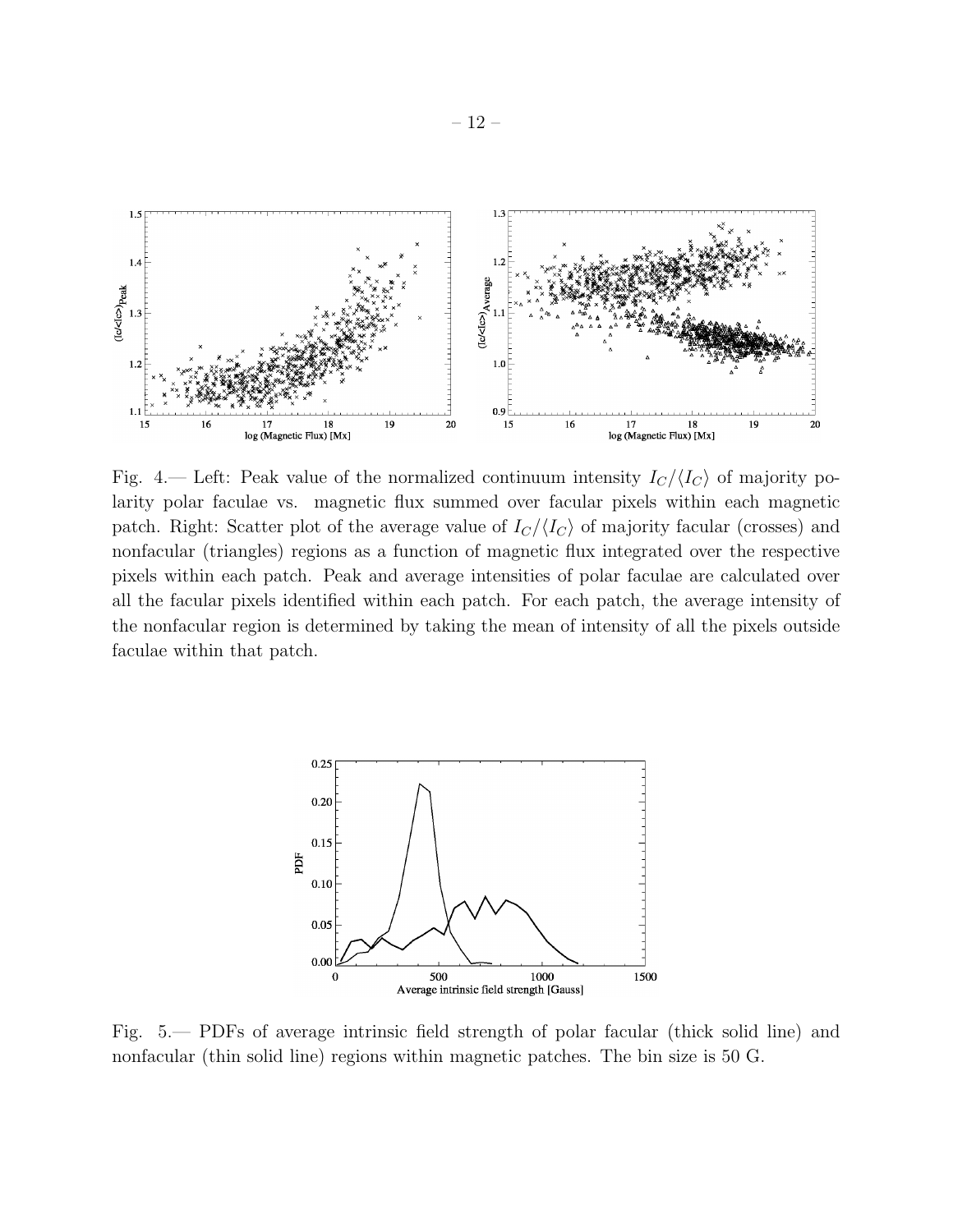

Fig. 6.— Same as Figure 5, but for average zenith angle. The bin size is  $2^{\circ}$ .



Fig. 7.— Same as Figure 5, but for average filling factor (see Section 2) The bin size is 0.01.



Fig. 8.— Scatter plot of the average normalized continuum intensity of polar faculae as a function of  $\mu$ . The lower boundary of the distribution is due to the 4  $\sigma$  threshold.